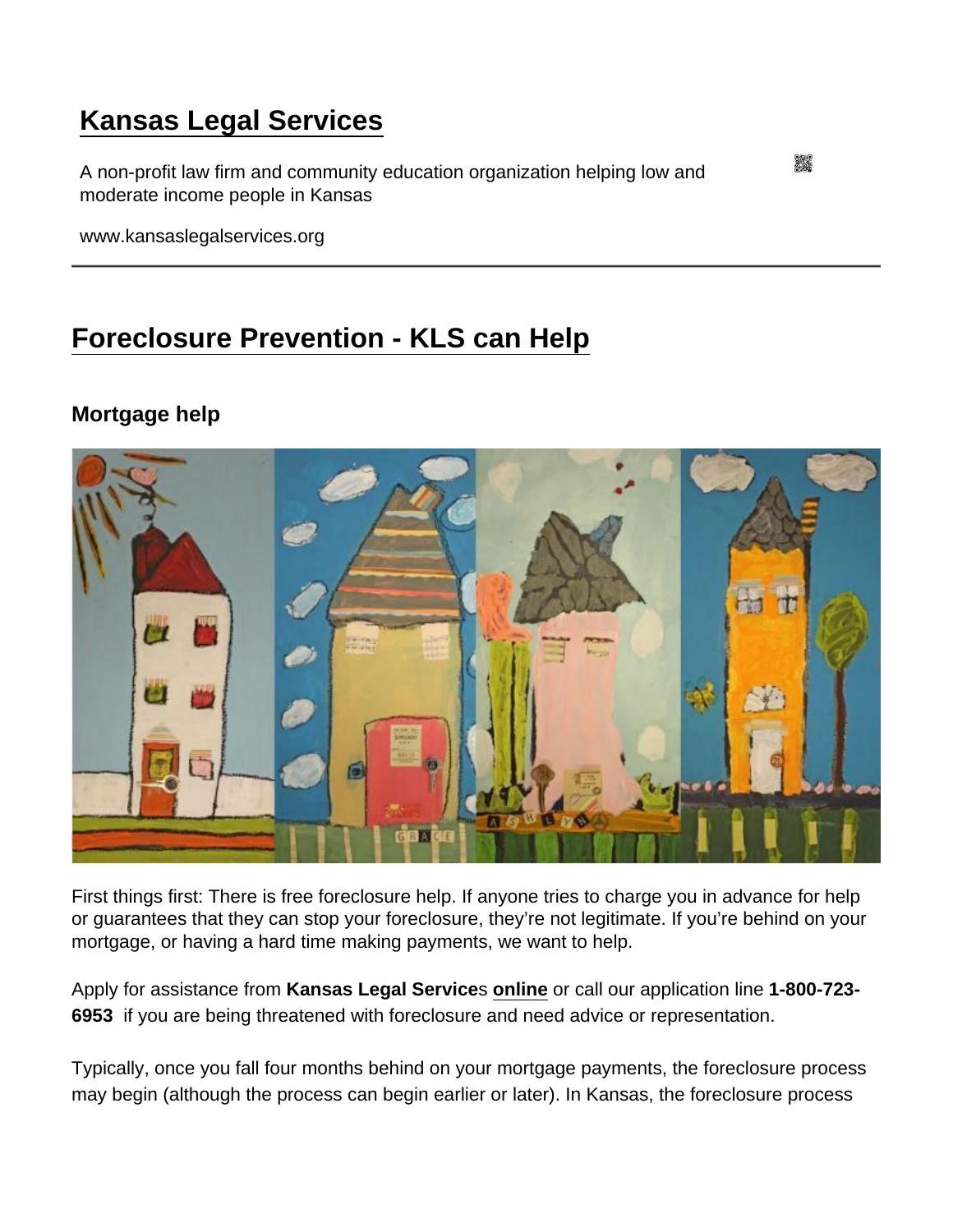may proceed as: judicial sale, which requires that the process go through court.

Public notice must be given and require all parties to be notified regarding the proceedings. Be sure to read your mail carefully and act promptly on notices you receive.

## Foreclosure checklist

### Take control to avoid foreclosure

If you're worried you may fall behind on your mortgage or you are already behind, you can take action.

The sooner you do it, the better. Here are some steps to help you and your family find out if you have options to avoid foreclosure.

- Step 1: Take control. Make or take the call. The rules set standards that require mortgage servicers to try to help you. Your mortgage loan servicer generally has to try to talk to you about the options to avoid foreclosure. You can take control by taking calls from your servicer or, even better, calling your mortgage servicer and asking them to tell you about your options to avoid foreclosure.
- Step 2: Go pro . If you had a fire in your house, you'd call a professional firefighter. The same goes for a housing emergency. You can find expert advice you can trust by contacting Kansas Legal Services. There is no cost to you.
- Step 3: Slam the scam. Scam artists are trying to take advantage of homeowners who get into trouble by charging them thousands of dollars for false promises of help. Remember, the help you need is available at no cost to you from Kansas Legal Services.
- Step 4: Get it done. If you submit a complete application early enough, your mortgage servicer is required under the new rules to evaluate you for all the options available to you that might allow you to keep your home or leave your home if you prefer that option. For example, lenders may offer programs to reduce monthly payments or lower a borrower's interest rate. But the mortgage servicer isn't required to evaluate you if you don't complete your application. If you finish your application for help, you also are protected from foreclosure while it is evaluated. Get it done, and don't delay. The earlier you complete the application, the more protections you will get.
- Step 5: Stand up for your rights. The U.S.Consumer Financial Protection Bureau (CFPB) accepts complaints about mortgages, so if you have a problem, you can submit a complaint to the CFPB. The CFPB will forward your complaint to the company and work to get you a response from them. Submit a complaint at [consumerfinance.gov/complaint](https://www.consumerfinance.gov/complaint/) or by calling (855) 411–2372 TTY/TDD (855) 729–2372.

Apply for assistance from Kansas Legal Services [online](http://www.kansaslegalservices.org/node/809/online-application) or call our application line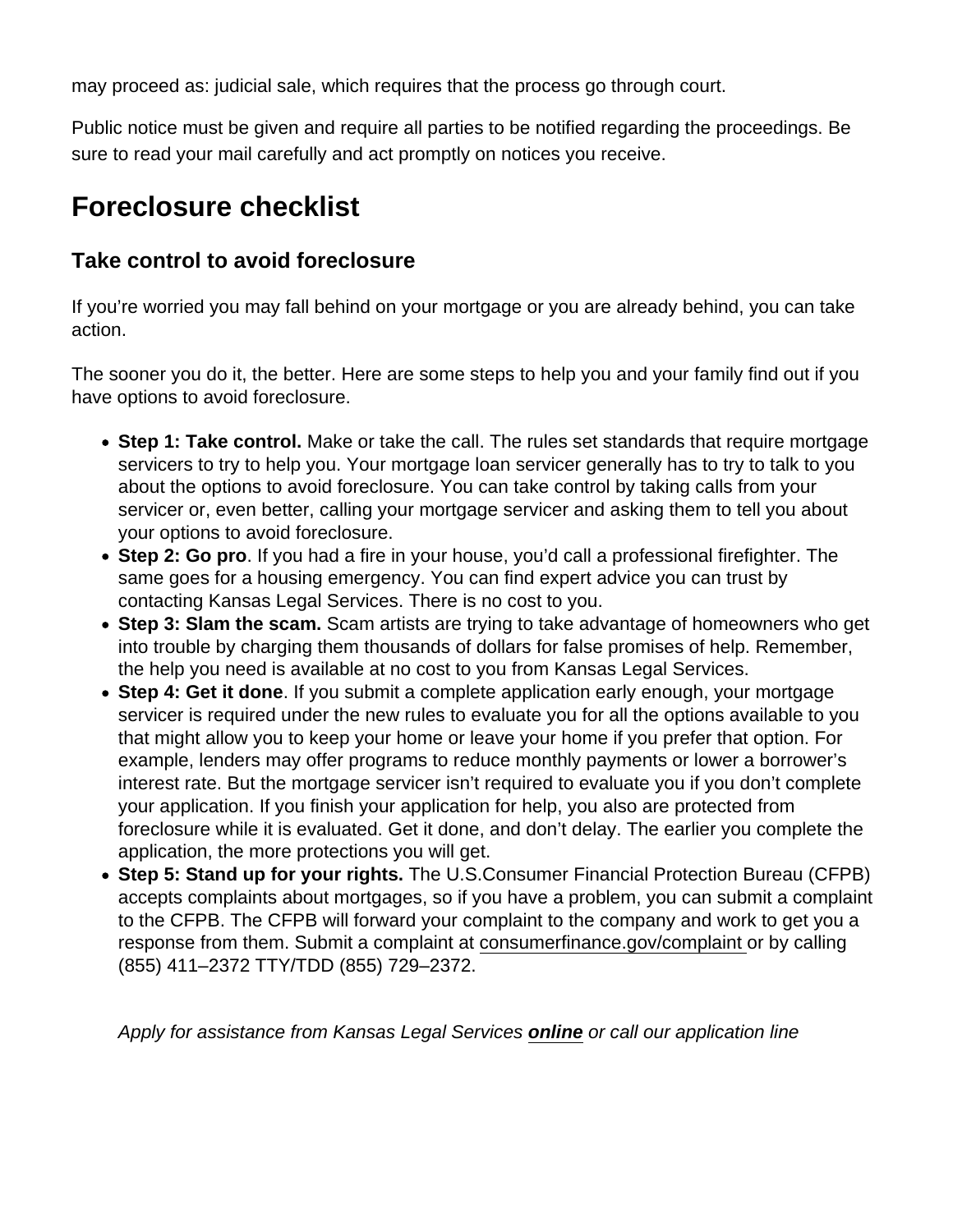**1-800-723-6953** if you are being threatened with foreclosure and need advice or representation.

### **Quick Facts about Foreclosures in Kansas**

- Judicial Foreclosure Available: **Yes**
- Non-Judicial Foreclosure Available: **No**
- Primary Security Instruments: **Mortgage**
- Timeline: **Typically 120 days**
- Right of Redemption: **Yes**
- Deficiency Judgments Allowed: **Yes**

In Kansas, lenders may foreclose on a mortgage in default by using the judicial foreclosure process.

#### **Judicial Foreclosure**

The judicial process of foreclosure, which involves filing a lawsuit to obtain a court order to foreclose, is used when no power of sale is present in the mortgage or deed of trust. Generally, after the court declares a foreclosure, the property will be auctioned off to the highest bidder.

The notice of the time and sale must be advertised once a week for three (3) consecutive weeks, with the last publication being no more than fourteen (14) and no less than seven (7) days before the scheduled date of sale. Notice of the sale must also be sent to the borrower within five (5) days of the first advertisement

Unless otherwise ordered by the court, the sale is typically held at the courthouse of the county in which the property resides. The sale is by public auction to the highest bidder, who will receive a certificate of purchase.

After the sale is confirmed, the winning bidder will be entitled to receive a sheriff's deed, which will vest good and perfect title to the foreclosure bidder, once the borrower's right of redemption has expired.

The borrower typically has twelve (12) months from the date of the foreclosure sale to redeem the property.

Lenders may sue to obtain a deficiency judgment for the difference between the foreclosure sale price and the amount due on the original mortgage.